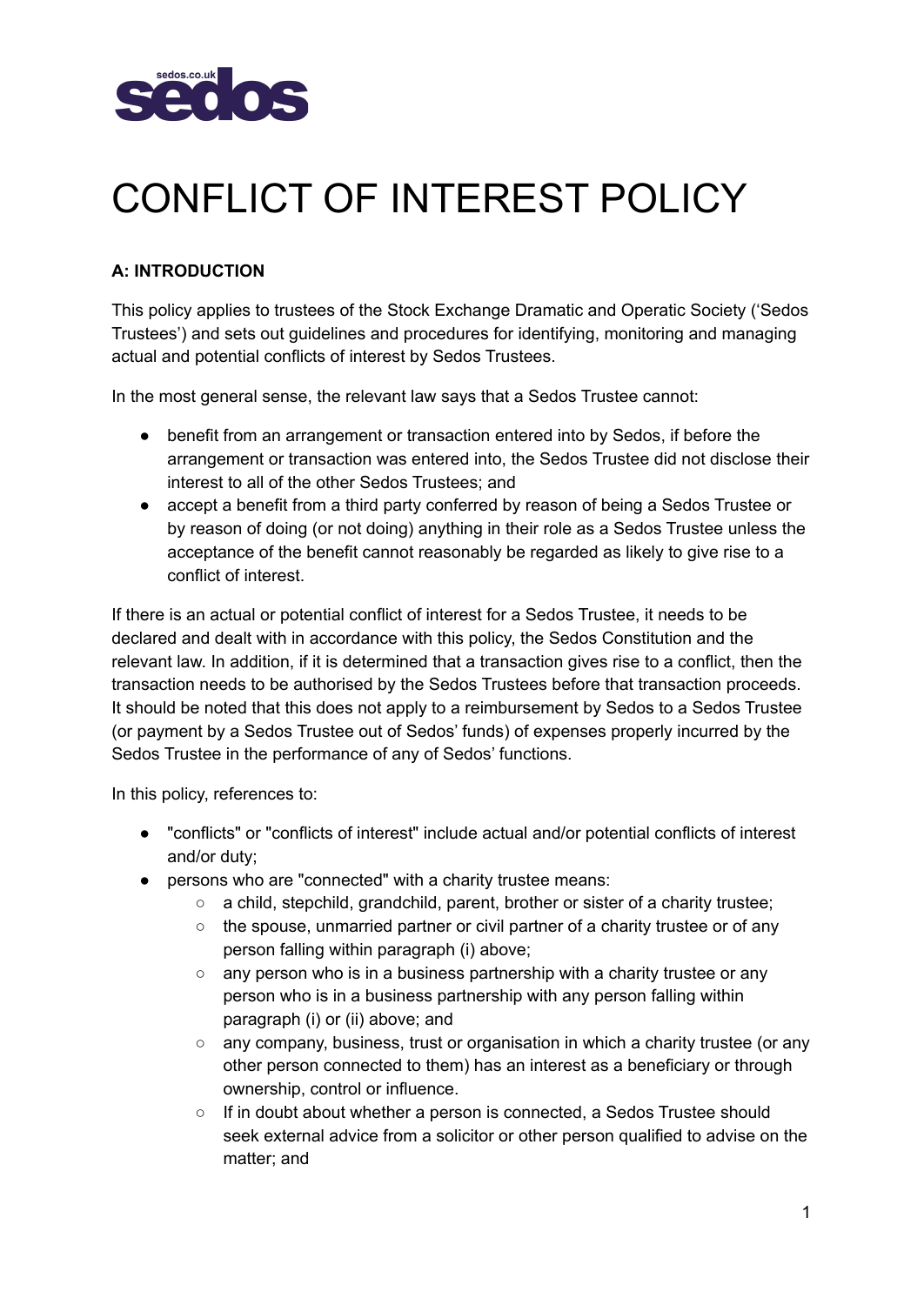

○ "benefit" includes any payment or material benefit (including property, loans, goods and services), other than reasonable out of pocket expenses.

The Sedos Constitution (at Section 7) sets out some procedures in relation to conflicts of interest. This policy should be read in conjunction with the Sedos Constitution and relevant provisions in the Sedos Constitution take precedence over this policy.

# **B: THE PURPOSE OF THIS POLICY**

Sedos Trustees have a personal duty to act in the best interests of Sedos. This means that they must not place themselves in a position where they have, or may have, a direct or indirect interest that conflicts with their duties as a Sedos Trustee and must not profit from their position as a Sedos Trustee. The Charities Act 2011 and Charitable Incorporated Organisations (General) Regulations 2012 (SI 2012/3012) also set out some specific duties and responsibilities in relation to conflicts of interest.

Conflicts of interest can inhibit open discussions and may result in Sedos Trustees taking irrelevant considerations into account or making decisions that are not in Sedos' best interests. They can also damage the reputation of Sedos if it appears that Sedos Trustees are influenced by personal interests or loyalties. All Sedos Trustees must therefore be alert to the possibility that they, or other Sedos Trustees, could be affected by a conflict of interests.

The procedures in this policy will enable Sedos Trustees to identify and manage conflicts of interest so that they can ensure that conflicts do not prevent them from making decisions in the best interest of Sedos. The policy will also help protect Sedos and the Sedos Trustees from any appearance of impropriety in cases where conflicts of interest arise.

# **C: IDENTIFYING CONFLICTS OF INTEREST**

A conflict of interest is any situation in which a Sedos Trustee's direct or indirect interests could, or could be seen to, prevent them from making a decision only in the best interests of Sedos.

Conflicts of interest may arise:

- where a Sedos Trustee (or a person connected to them) stands to obtain a benefit from Sedos; or
- where a Sedos Trustee has a duty of loyalty to a third party that conflicts with their duty to Sedos.

When considering if they have a conflict of interest, a Sedos Trustee must be aware of the following principles:

● a conflict of interest exists if there is a possibility that the Sedos Trustee's personal interest could influence their decision-making, even if the Sedos Trustee's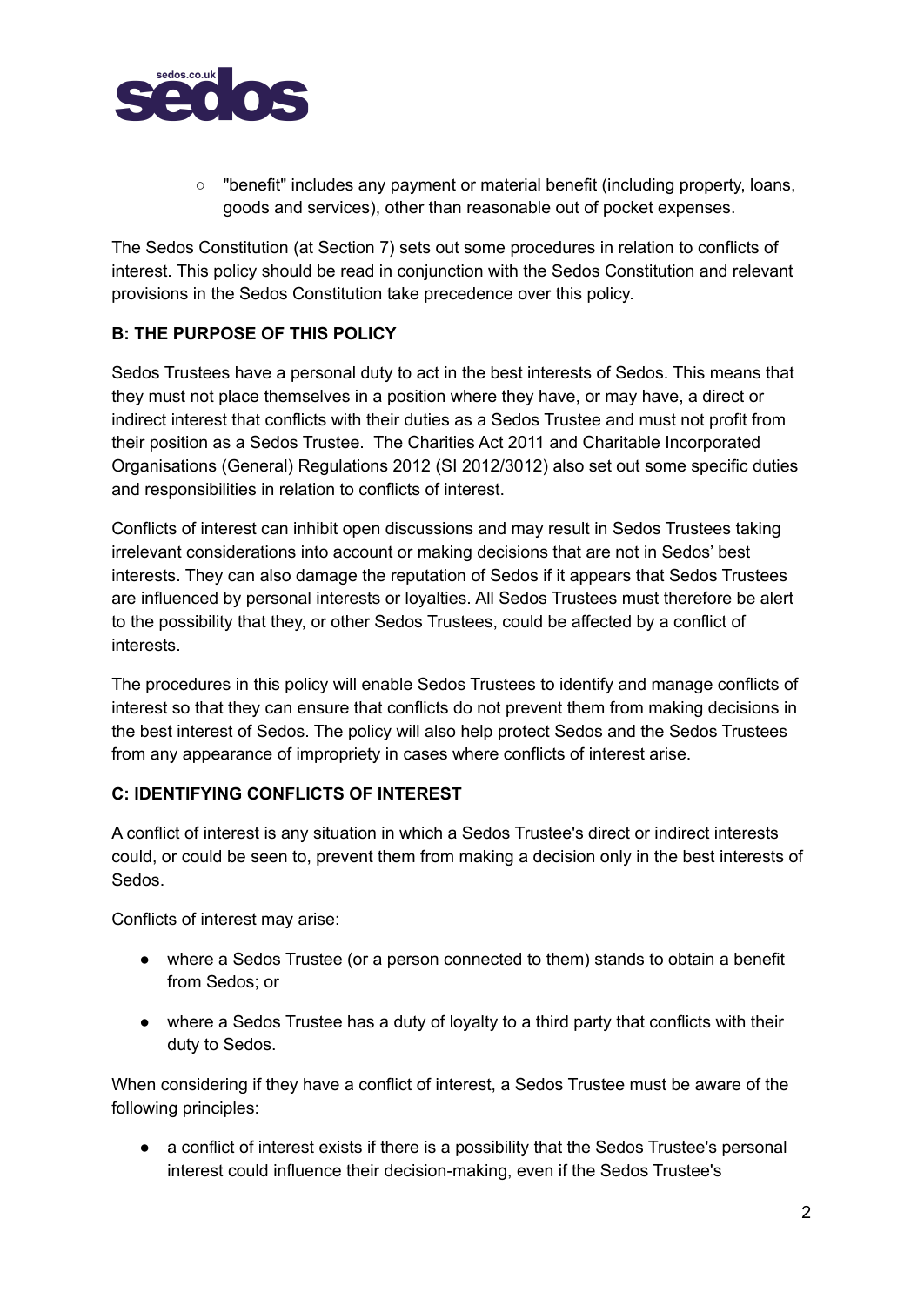

decision-making is not in fact adversely affected by the conflict. A reasonable perception that a conflict of interest exists can be enough for a Sedos Trustee to be in breach of their duties; and

● the interest that gives rise to a conflict may be direct or indirect and, in particular, a conflict may relate to the interests of someone who is connected to a Sedos Trustee as well as to their own personal interests.

It is impossible to set out all situations which may result in a conflict, but they may include:

- selling, loaning or leasing Sedos' assets to a Sedos Trustee (or a connected person);
- acquiring, borrowing or leasing assets from a Sedos Trustee (or a connected person);
- paying a Sedos Trustee for carrying out:
	- o their role as Sedos Trustee,
	- a separate paid post at Sedos (even if they have resigned as a Sedos Trustee);
- paying a Sedos Trustee (or a connected person) for providing a service and/or goods to Sedos;
- employing a person connected to a Sedos Trustee at Sedos;
- making a grant to a Sedos Trustee (or a connected person);
- when a Sedos Trustee (or a connected person) owes a legal obligation or duty towards another organisation or person (for example, an employer or another charity of which they are a charity trustee) that conflicts with the Sedos Trustee's duty to Sedos;
- when a Sedos Trustee has a personal sense of loyalty to another organisation or person that conflicts with their loyalty to Sedos; and
- when a Sedos Trustee has religious or political views that could interfere with their ability to make decisions in the interest of Sedos.

# **D: PROCEDURE FOR DECLARING INTERESTS**

All Sedos Trustees have a personal responsibility to declare any interest that might reasonably be regarded as potentially giving rise to a conflict.

On appointment, all Sedos Trustees must complete a declaration of interests form: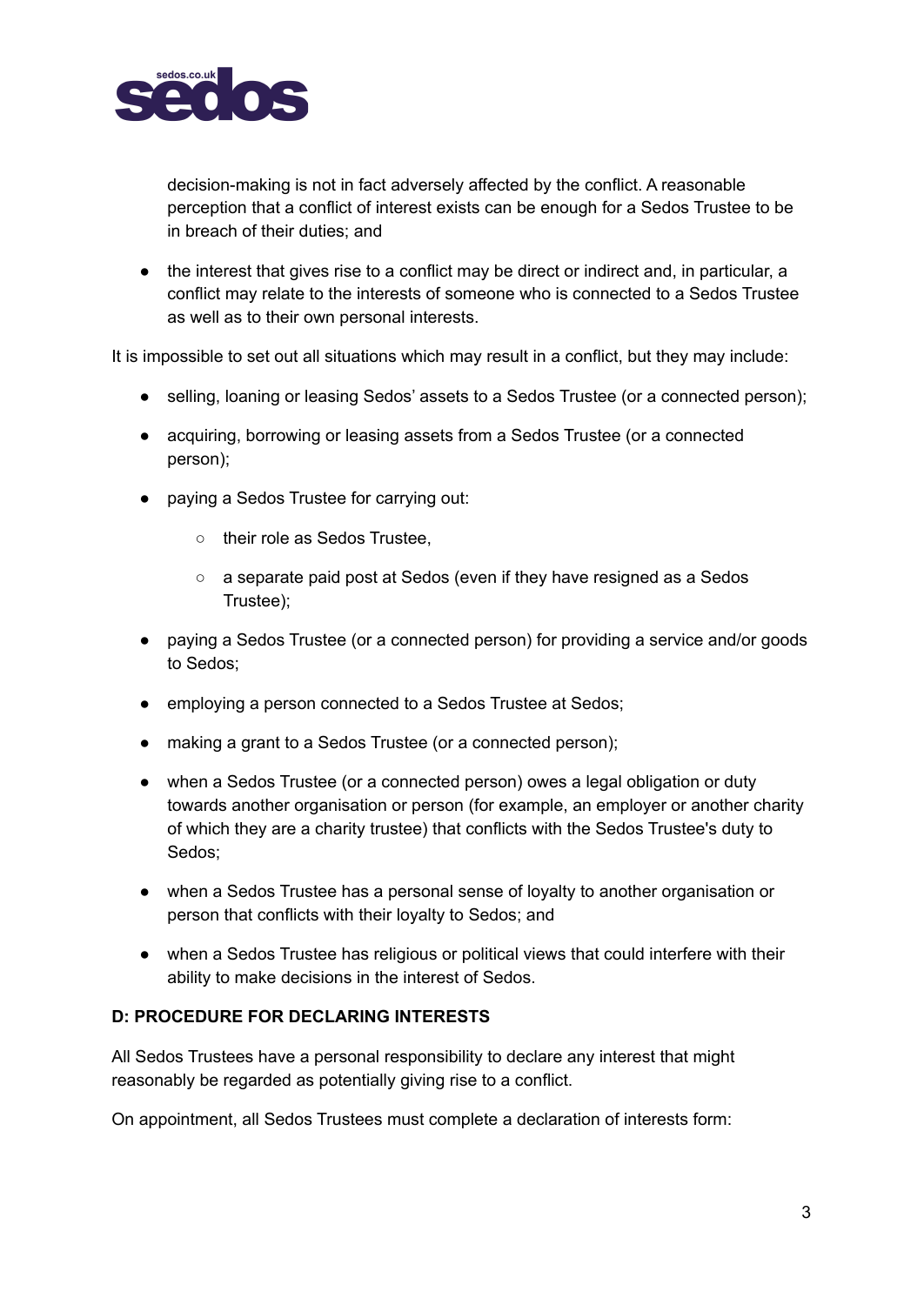

- listing any personal interests, business interests or other direct or indirect interests that might potentially give rise to a conflict of interests;
- listing any interests of connected persons that may potentially give rise to a conflict of interest;
- declaring any gifts or hospitality received or offered to them in their capacity as charity trustee;
- confirming that they are not aware of any conflict, other than those already disclosed, that exists between their role and their personal circumstances or other interests;
- confirming that they will update the form annually, or sooner if any changes occur; and
- confirming that they will declare any conflict that arises in the future.

The information provided by Sedos Trustees must be recorded in a register of Sedos Trustees' interests (the 'Conflicts' Register'). At least once in every 12-month period, all Sedos Trustees must review the information relating to them contained in the Conflicts' Register and declare that the information is correct or make a further declaration if necessary.

It is for individual Sedos Trustees to decide which matters to declare but, if in doubt, they should make a declaration.

The information provided by Sedos Trustees will be processed in accordance with any prevailing Sedos Privacy Policy, and in any event with data protection principles as set out in the General Data Protection Regulation and the Data Protection Act 2018. Data will be processed only for the purposes set out in this policy and not for any other purpose.

#### **E: MAINTAINING THE CONFLICTS' REGISTER**

The Secretary to the Sedos Trustees will be responsible for maintaining the Conflicts' Register and will:

- record in the Conflicts' Register all conflicts, interests, gifts and hospitality declared by Sedos Trustees; and
- circulate amendments or additions to the Conflicts' Register (if any) to the Sedos Trustees at the start of each Sedos Trustee meeting.

The Conflicts' Register will be available for inspection by any Sedos Trustee.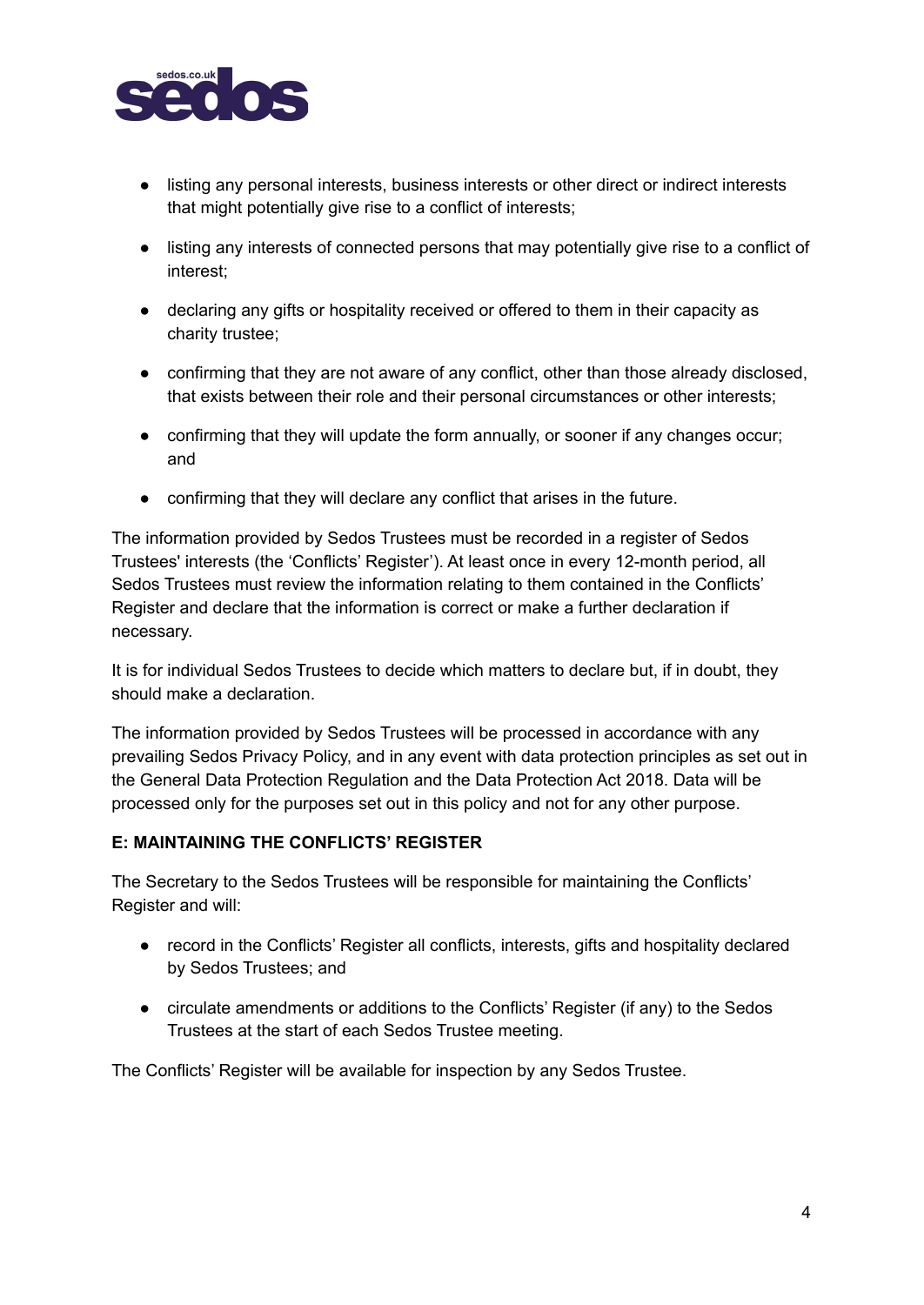

# **F: DECLARATION OF INTERESTS BY PROSPECTIVE SEDOS TRUSTEES**

Before a prospective Sedos Trustee is appointed, they must be asked to declare any direct or indirect interests they have that might give rise to a conflict of interests.

If the Sedos Trustees consider it likely that the prospective Sedos Trustee will be subject to serious or frequent conflicts of interest, the Sedos Trustees should consider whether it is appropriate to proceed with the appointment.

# **G: PROCESS FOR DECLARING CONFLICTS**

The first item on the agenda of each Sedos Trustee meeting will be a standing item requiring all Sedos Trustees attending the meeting to declare any conflicts of interest relating to the matters to be discussed at the meeting.

If a Sedos Trustee considers that they have an actual or potential conflict, they must inform the Chair as soon as possible and always before any discussion of the relevant matter. The declaration must specify the nature and extent of any direct or indirect interest that gives rise to the conflict.

If a Sedos Trustee is aware that another Sedos Trustee has an actual or potential conflict that has not been declared, they must notify the Chair OR the other Sedos Trustees.

If the Chair is declaring a conflict, they must inform the Vice-Chair OR the other Sedos **Trustees** 

If a Sedos Trustee is uncertain whether or not they are conflicted, they should make a declaration to the Chair OR the other Sedos Trustees.

The Secretary to the Sedos Trustees must note all conflicts declared in the minutes of the meeting in which they were declared or, if not declared in a meeting, in the minutes of the next Sedos Trustee meeting.

# **H: PROCEDURE FOR ASSESSING CONFLICTS AT MEETINGS**

At the start of each meeting of Sedos Trustees:

- the Chair must inform the other Sedos Trustees and the Secretary to Sedos of any conflict of interest that has been declared by a Sedos Trustee that relates to the business to be discussed at the meeting; and
- the Secretary to Sedos will circulate any amendments or additions to the Conflicts' Register made since the last meeting of Sedos Trustees.

The way in which conflicts are dealt with will depend on the nature and extent of the conflict. The non-conflicted Sedos Trustees must therefore: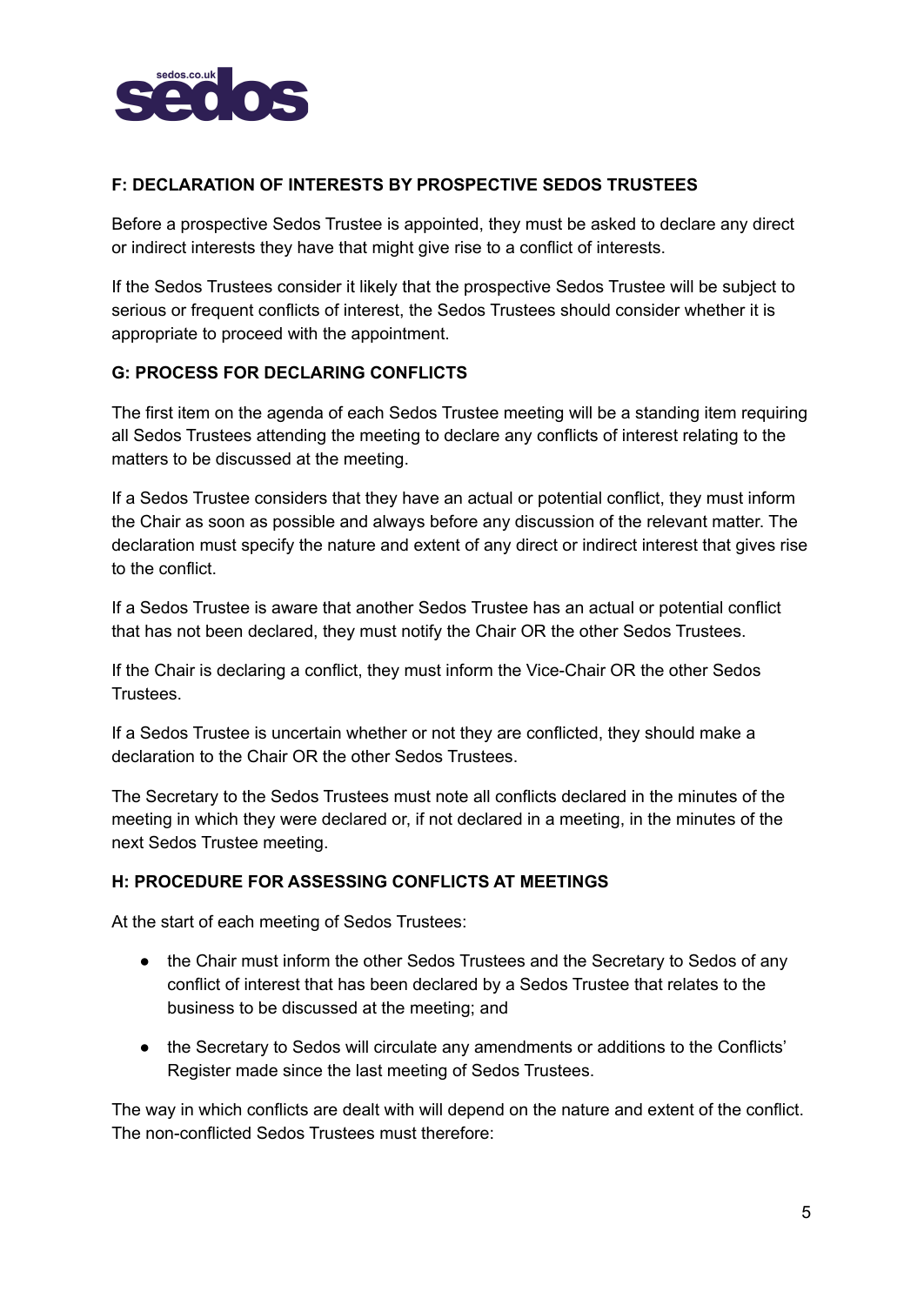

- assess the nature and extent of the conflict;
- assess the risk or threat to decision-making by the Sedos Trustees;
- decide whether the conflict is serious (for example, the conflict is acute or extensive, will or may be seen to prevent the Sedos Trustees from making decisions in the best interests of Sedos, relates to a significant decision or risks significantly damaging Sedos' reputation); and
- decide what steps to take to handle the conflict.

When considering the conflict, the Sedos Trustees must take all relevant factors into account, make decisions only in the best interests of Sedos and always protect Sedos' reputation.

The conflicted Sedos Trustee must not take part in any discussion or decision about the conflict and how to handle it and will not be counted in the quorum for that part of the meeting.

The non-conflicted Sedos Trustees must consider whether it is necessary to seek legal advice on whether the conflict is serious and/or on how to manage the conflict declared.

## **I: AUTHORISED CONFLICTS OF INTEREST**

A Sedos Trustee's duty to avoid a conflict of interest does not apply if, and to the extent that, the conflict of interest is authorised by any of the following:

- an express provision in the Sedos Constitution;
- a statutory provision, such as the powers in the Charities Act 2011 to:
	- pay a charity trustee (or a connected person) for providing services to the charity (sections 185 to 188); or
	- take out and pay premiums for trustee indemnity insurance (section 189); or
	- the Charity Commission or the court.

In each case, the Sedos Trustee must always follow any conditions that apply to the authorisation.

### **J: PROCEDURES FOR MANAGING CONFLICTS**

If the conflict arises owing to a financial transaction between Sedos and a Sedos Trustee (or a connected person), or because a Sedos Trustee (or a connected person) will or may obtain a benefit from Sedos:

• any potential or proposed benefit must be authorised in advance; and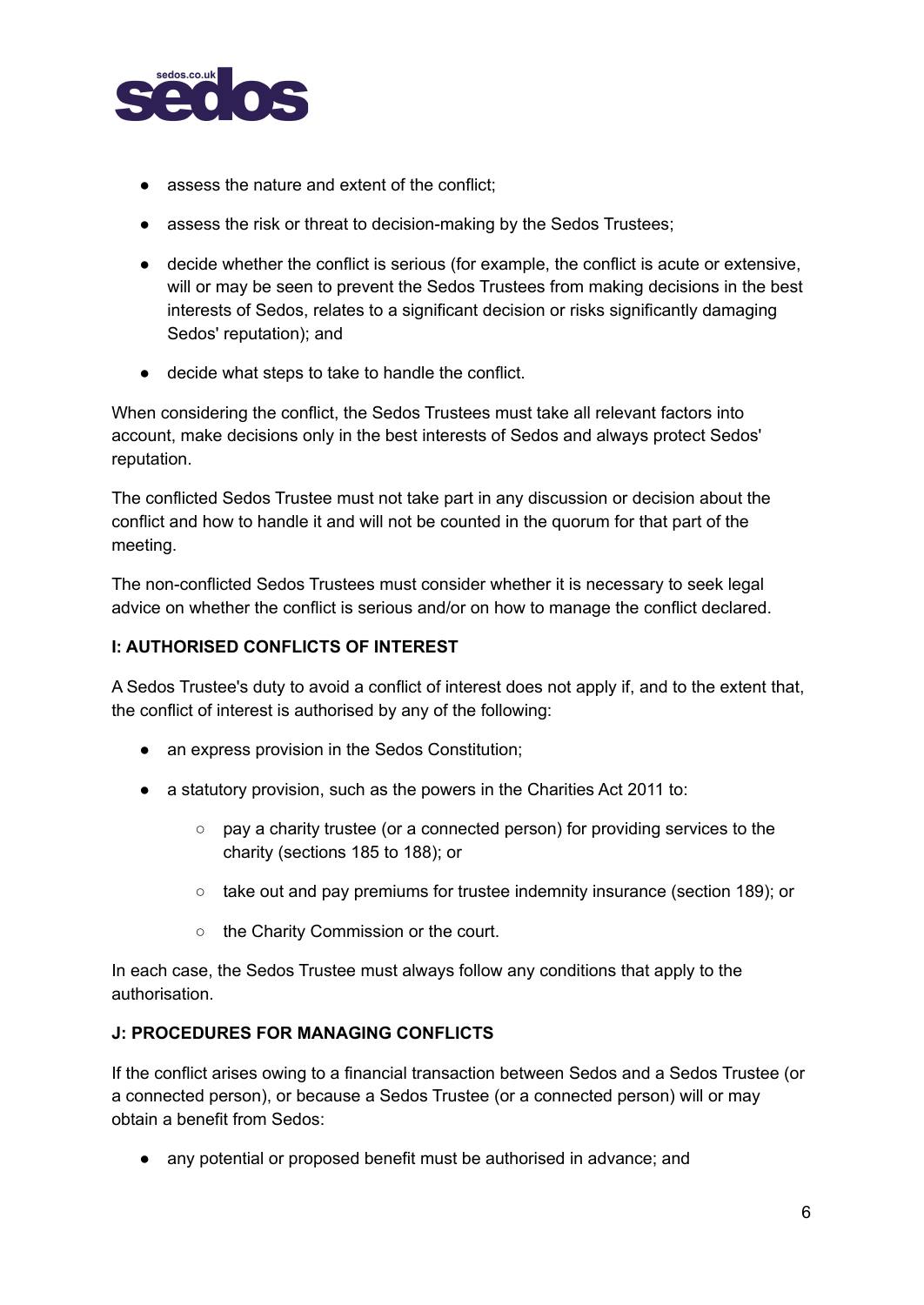

- the conflicted Sedos Trustee must
	- withdraw from all discussions and decisions in relation to the matter; and
	- not be counted in the quorum for that part of the meeting.

If the non-conflicted Sedos Trustees decide that a conflict is serious, they must consider:

- securing the conflicted Sedos Trustee's resignation and/or appointing a new Sedos Trustee who is not conflicted;
- not pursuing the course of action that gives rise to the conflict or proceeding in a different way so that the conflict does not arise;
- seeking independent, expert advice about how to handle the conflict; and
- asking the Charity Commission for guidance.

If a conflict is not serious, the non-conflicted Sedos Trustees must decide what procedures and level of participation by the conflicted Sedos Trustee are appropriate. A number of steps can be taken to deal with the conflict, including:

- requiring the conflicted Sedos Trustee to withdraw from the meeting for the relevant item and not to be counted in the quorum for that part of the meeting;
- allowing the conflicted Sedos Trustee to remain in the meeting for the relevant item to take part in the discussion, but requiring them to withdraw from the meeting during decision-making and to have no right to vote on the matter; or
- appointing a new, non-conflicted Sedos Trustee.

If the non-conflicted Sedos Trustees decide that the conflict is low risk (in that it will not prevent the conflicted Sedos Trustee from making decisions in the best interests of Sedos), they may agree that the conflicted Sedos Trustee may continue to participate in discussions and the decision-making process.

The Chair must inform the conflicted Sedos Trustee of the non-conflicted Sedos Trustees' decision about how to manage the conflict.

The minutes of the relevant meeting must include a record of the nature and extent of the conflict, an outline of the discussion and the actions taken to manage the conflict.

Where a Sedos Trustee or a connected person receives a payment or benefit from Sedos, this must be reported in the annual accounts in accordance with the current Statement of Recommended Practice for accounting by charities (Charities SORP).